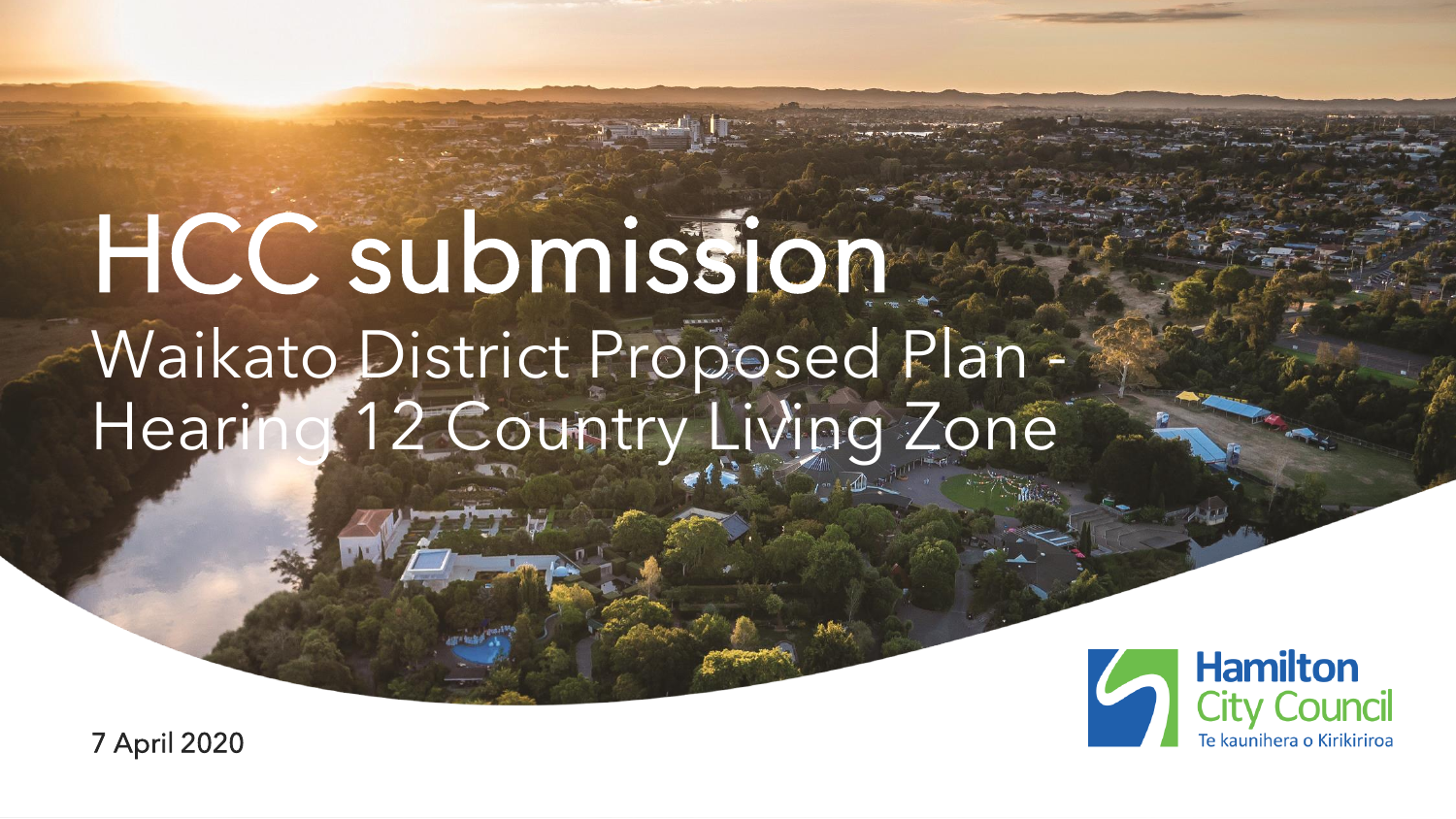| Sub    | <b>HCC</b> submission                                                                                                                                                                                                                                                                                                                                                                                                                                                                                | S42A Response                                                                                                                                                                                                                                                                                                                                                                                                                                                                                                                                                                                                                                                                                                                | <b>HCC Response</b>                                                                                                                                                                                                                                                                                                                                                                                                                                                                                                                          |
|--------|------------------------------------------------------------------------------------------------------------------------------------------------------------------------------------------------------------------------------------------------------------------------------------------------------------------------------------------------------------------------------------------------------------------------------------------------------------------------------------------------------|------------------------------------------------------------------------------------------------------------------------------------------------------------------------------------------------------------------------------------------------------------------------------------------------------------------------------------------------------------------------------------------------------------------------------------------------------------------------------------------------------------------------------------------------------------------------------------------------------------------------------------------------------------------------------------------------------------------------------|----------------------------------------------------------------------------------------------------------------------------------------------------------------------------------------------------------------------------------------------------------------------------------------------------------------------------------------------------------------------------------------------------------------------------------------------------------------------------------------------------------------------------------------------|
| 535.55 | Retain policy 5.6.8                                                                                                                                                                                                                                                                                                                                                                                                                                                                                  | Accept                                                                                                                                                                                                                                                                                                                                                                                                                                                                                                                                                                                                                                                                                                                       | Support the intent of the policy,<br>subject to the relief sought in respect<br>of sub 535.75.                                                                                                                                                                                                                                                                                                                                                                                                                                               |
| 535.75 | Amend rule (and consequential changes to<br>relevant policies) to ensure existing<br>commercial centres are maintained.<br>All of the CLZ is located near Hamilton or<br>main towns. It is therefore important to<br>maintain the primacy of existing<br>commercial centres in Hamilton and the<br>main towns by restricting commercial<br>activities in this zone or add objectives and<br>policies that better direct commercial<br>activities to zones that are more<br>appropriate than the CLZ. | Discretionary activity status is an appropriate mechanism to<br>manage concern raised by HCC.<br>The objective and policies are specific to character and<br>amenity, and as well there is a suite of policies that manages<br>buildings, scale and intensity of development, as well as<br>non-residential activities. There are activities such as a<br>childcare facility or a café, for example, which may be<br>appropriate in the Country Living Zone, as they support the<br>communities within them. I consider the discretionary<br>activity status combined with policies such as Policies 5.6.8<br>and 5.6.9 set an appropriate framework for managing both<br>new and existing commercial activities in the CLZ. | HCC seeks to ensure that commercial<br>activities are of a community scale<br>and that larger commercial activities<br>are located in existing business<br>zones.<br>If the discretionary activity status as<br>notified is to be retained, HCC seeks<br>that Policy 5.6.8 is strengthened to<br>better protect existing centres from<br>inappropriate commercial activities<br>establishing in the CLZ by amending<br>Policy 5.6.8 to require that they are<br>not contrary to the Business and<br><b>Business Town Centres policies in</b> |

Hamilton<br>City Council<br>Te kaunihera o Kirikiriroa

Chapter 4. In particular, Policies

4.5.2, 4.5.3 and 4.5.4.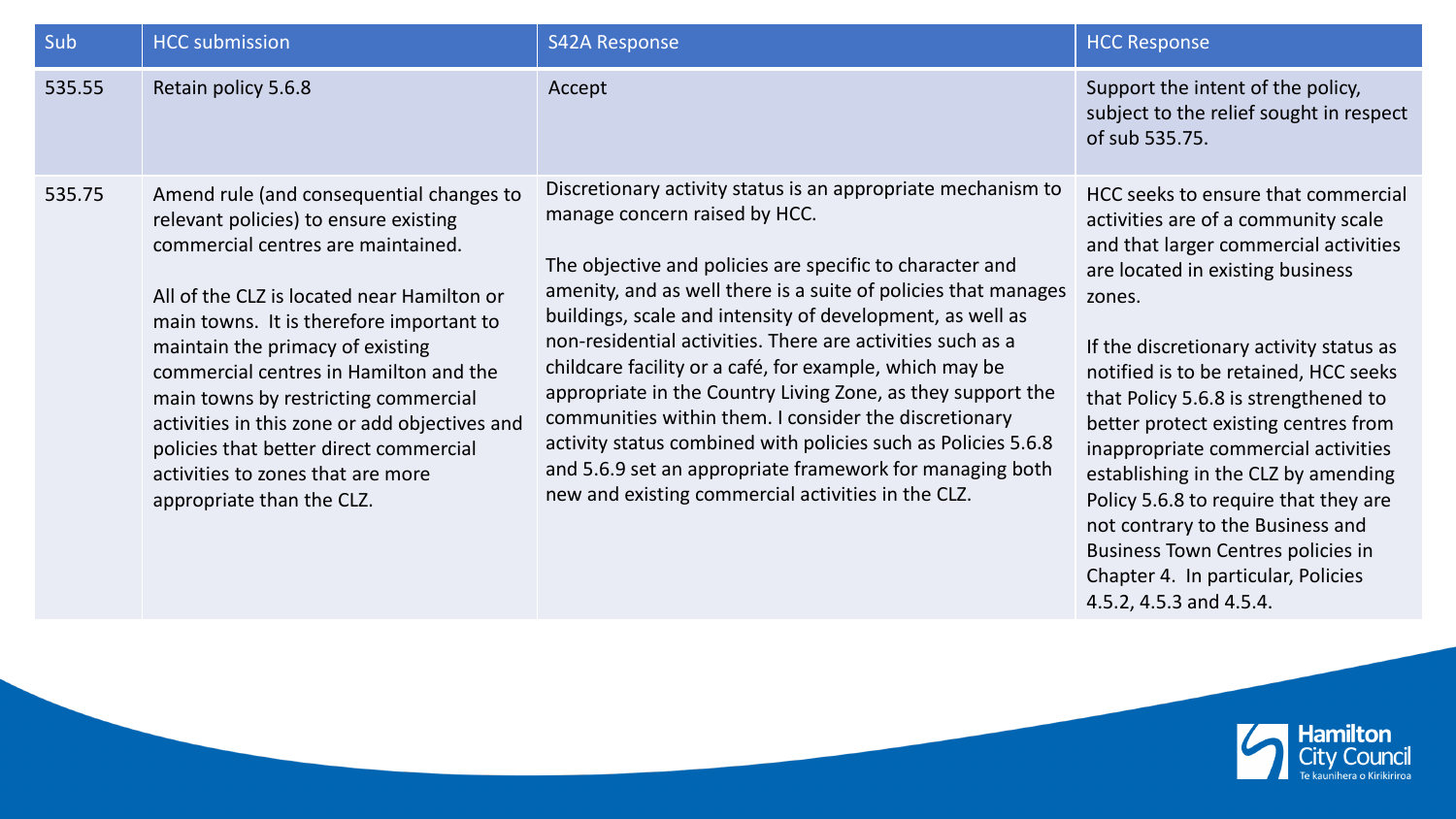# Key points

### Commercial Activity in CLZ

- Ensure any commercial activities established in the CLZ are limited to providing a local service at a scale that provides day-to-day needs of a community.
- Discretionary activity status is appropriate only if supporting objectives and policies are sufficiently strong to protect against inappropriate commercial activity.
- Current objectives and policies in the CLZ are not able to achieve protection from inappropriate commercial activities.

#### Submission points:

- Support the intent of Policy 5.6.8, subject to the relief sought in respect of sub 535.75.
- If the discretionary activity status for commercial activities is retained, HCC seeks amendment of Policy 5.6.8 to require that a commercial activity is not contrary to the Business and Business Town Centres policies. In particular, Policies 4.5.2, 4.5.3 and 4.5.4.

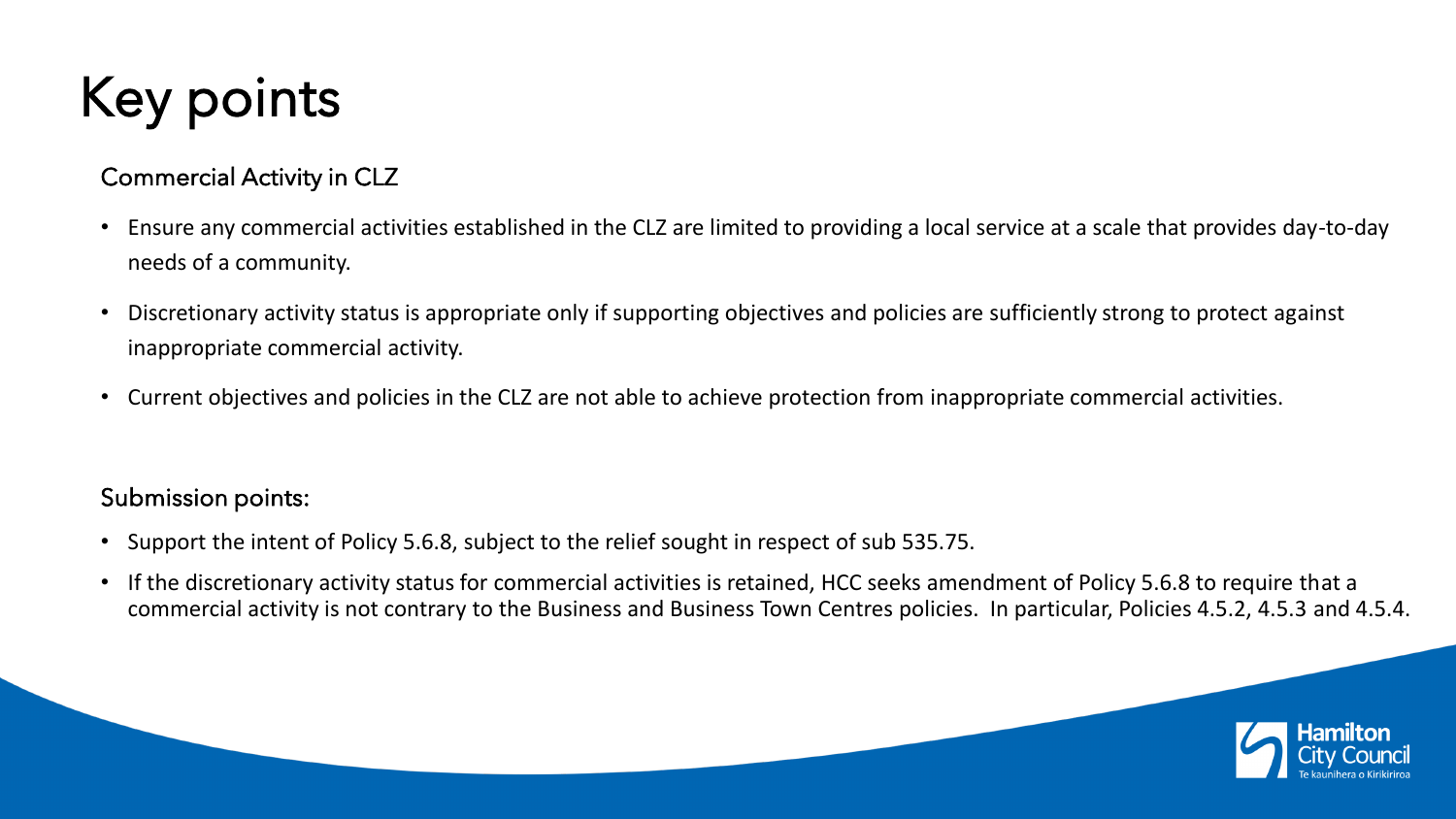| Sub    | <b>HCC submission</b>                                                   | <b>S42A Response</b>                                                                                                                                                                                                                                                                                                                                                                                                                                                                                                                                                                             | <b>HCC Response</b>                                                                                                                                                                                                                                                              |
|--------|-------------------------------------------------------------------------|--------------------------------------------------------------------------------------------------------------------------------------------------------------------------------------------------------------------------------------------------------------------------------------------------------------------------------------------------------------------------------------------------------------------------------------------------------------------------------------------------------------------------------------------------------------------------------------------------|----------------------------------------------------------------------------------------------------------------------------------------------------------------------------------------------------------------------------------------------------------------------------------|
| 535.77 | Retain Rule 23.4.1 which<br>prohibits subdivision of CLZ in<br>the UEA. | Recommended that subdivision in the CLZ<br>within the UEA is changed to a Discretionary<br>Activity.<br>In regard to thinking about the future<br>development of the Country Living Zone into<br>residential, the transition of this area to<br>Hamilton City Council will be a challenge,<br>irrespective of the proposed prohibited rule,<br>due to the placement of dwellings that<br>already exist and other site-specific factors<br>(e.g. driveways, effluent disposal fields).<br>In terms of yield, the impact of subdivision in<br>the Urban Expansion Area will not be<br>significant. | Retain the prohibited activity<br>status in the UEA area in<br>Rule 23.4.1 to ensure the<br>objectives and policies for<br>this overlay are achieved and<br>to ensure that no further<br>fragmentation of land occurs<br>that will compromise future<br>urbanisation of the UEA. |

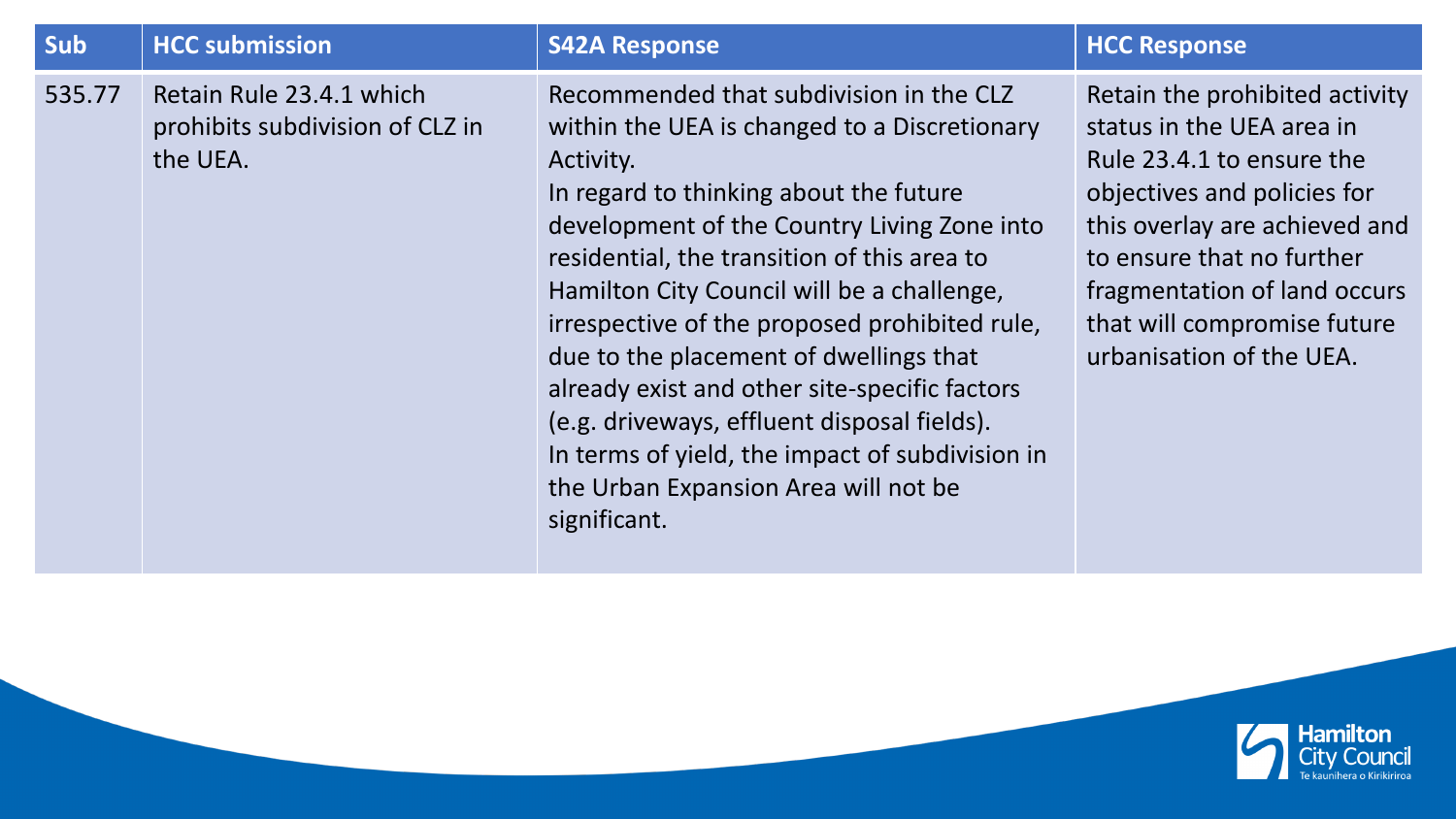# Key points

### Prohibited Subdivision in the UEA

- Prohibited activity status for subdivision in the CLZ within the UEA needs to be retained.
- Prohibited activity status is a critical statutory means for achieving the outcome of the Strategic Agreement.
- Prohibited activity status gives HCC the best chance to provide future urbanisation in an effective and efficient manner after it is transferred to Hamilton.
- The potential low yield of additional lots is immaterial to determining the most appropriate activity status.
- Further fragmentation of land will degrade the land resource and HCC's ability to retrofit for urban purposes and impact on the provision of strategic infrastructure.

### Submission point:

• Retain Rule 23.4.1 which prohibits subdivision of CLZ in the UEA.

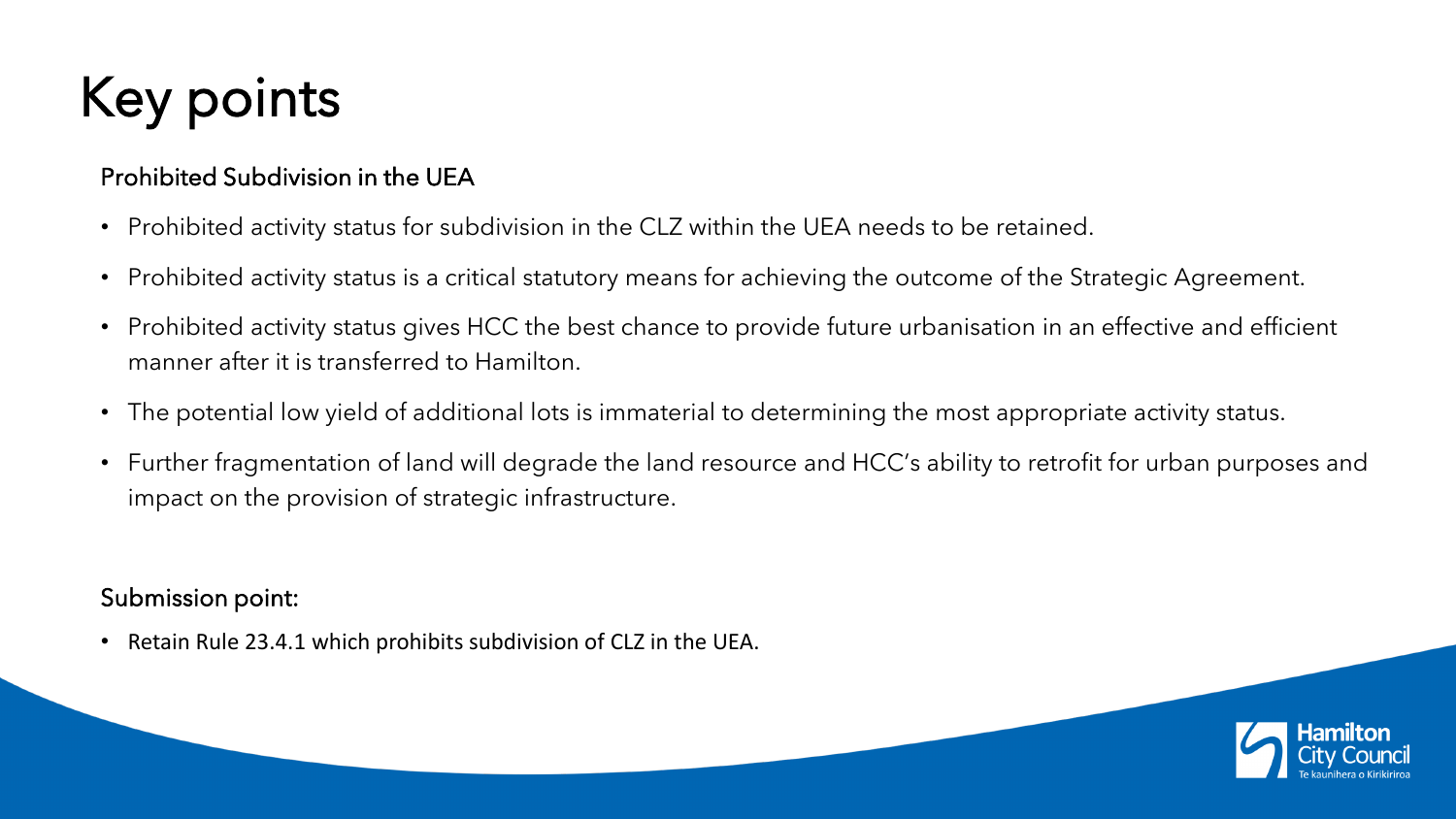| <b>Further Sub</b>                            | <b>HCC</b> further submission                                                                                      | <b>S42A Response</b>                                                                                                                                      | <b>HCC Response</b>                                                                              |
|-----------------------------------------------|--------------------------------------------------------------------------------------------------------------------|-----------------------------------------------------------------------------------------------------------------------------------------------------------|--------------------------------------------------------------------------------------------------|
| 662.3<br><b>Blue Wallace</b><br>Surveyors Ltd | Oppose the amendment to Policy<br>5.6.3 (i) to replace the word<br>'avoided' with 'discouraged'                    | Retain the word 'avoided' as it is the<br>intended outcome of the policy to ensure<br>undersized lots are avoided.                                        | Support the s42A<br>recommendation to retain policy<br>5.6.3 (i) as notified.                    |
| Rule 23.4.2 RD1<br>(multiple)                 | Oppose the reduction or deletion<br>of the minimum lot size for CLZ<br>subdivision, or rezoning to Village<br>zone | Accept & retain minimum lot size of 5000m <sup>2</sup>                                                                                                    | Support the retention of the<br>notified minimum lot size of<br>5000m <sup>2</sup> for the CLZ.  |
| 695.121<br><b>Sharp Planning</b><br>Solutions | Oppose reduction of lot sizes<br>$(1000m2)$ on virtue of being located<br>on the outskirts of towns                | Accept & retain minimum lot size of 5000m <sup>2</sup>                                                                                                    | Support the retention the<br>notified minimum lot size of<br>5000m <sup>2</sup> for the CLZ.     |
| 389.3<br>J & T Quigley Ltd                    | Oppose the inclusion of 'childhood<br>activities (daycare) in the definition<br>of rural activity                  | Childcare is appropriate within CLZ as a non-<br>residential activity, it is not appropriate to<br>add it to the definition of rural<br>activity/industry | Support s42A recommendation<br>to not amend Policy 5.6.8 or the<br>definition of rural activity. |

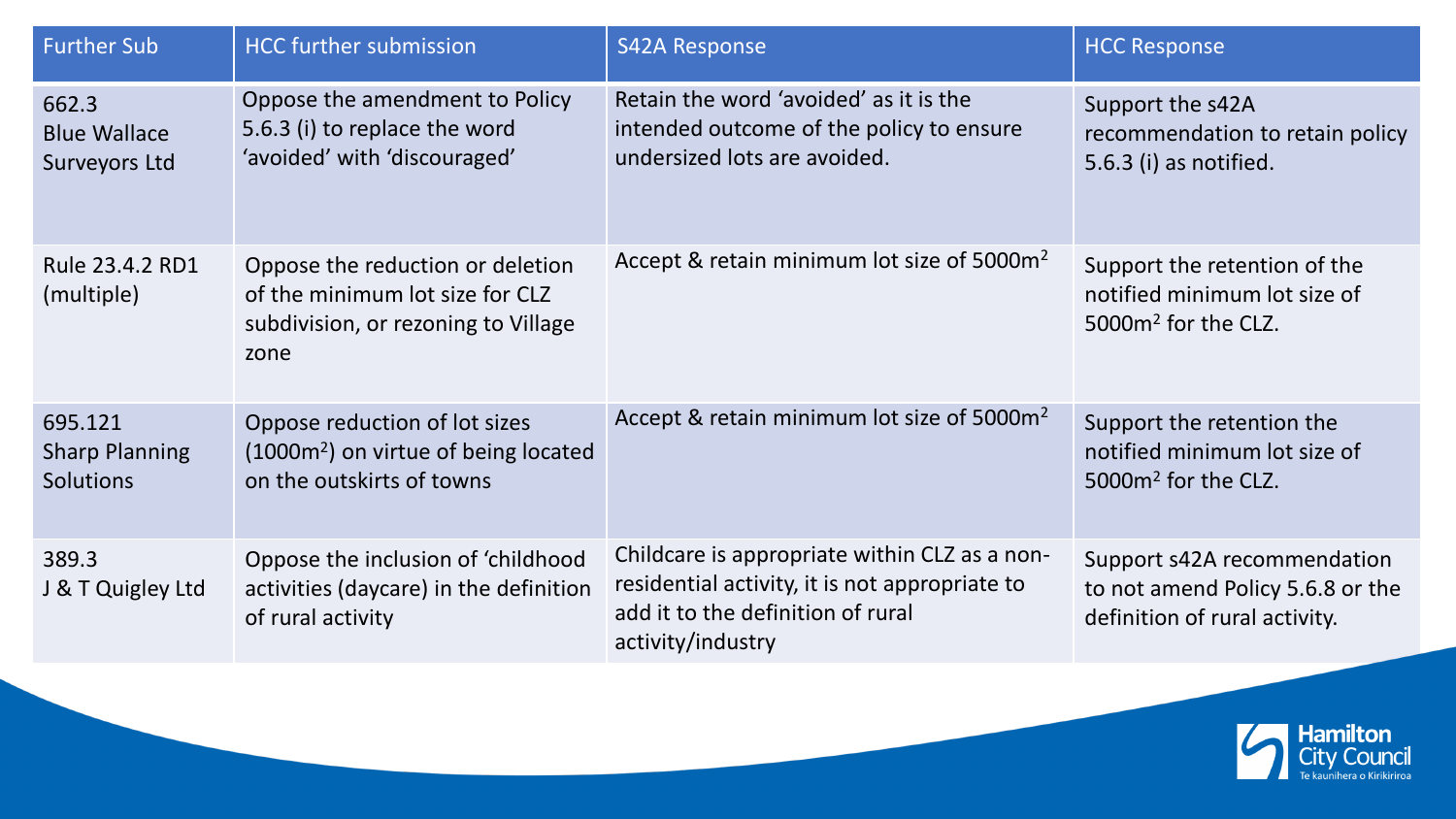## Key points

#### Minimum Lot size in CLZ

- Support retaining the 5000m<sup>2</sup> minimum lot size in the CLZ.
- Reduction of the minimum lot size will increase the number of lots and the capacity of a CLZ.
- Increased densities in the CLZ within Hamilton's Area of Interest will impact infrastructure and detract from identified growth areas in the WRPS.
- Allowing reduced lot sizes based on proximity to towns or villages will result in ad hoc and unplanned growth which is contrary to the WRPS and Future Proof.

#### Further submission points:

- Oppose the amendment to Policy 5.6.3 (i) to replace the word 'avoided' with 'discouraged'
- Rule 23.4.2 RD1 Oppose the reduction or deletion of the minimum lot size for CLZ subdivision, or rezoning to Village zone.
- Oppose reduction of lot sizes (1000m<sup>2</sup>) on virtue of being located on the outskirts of towns